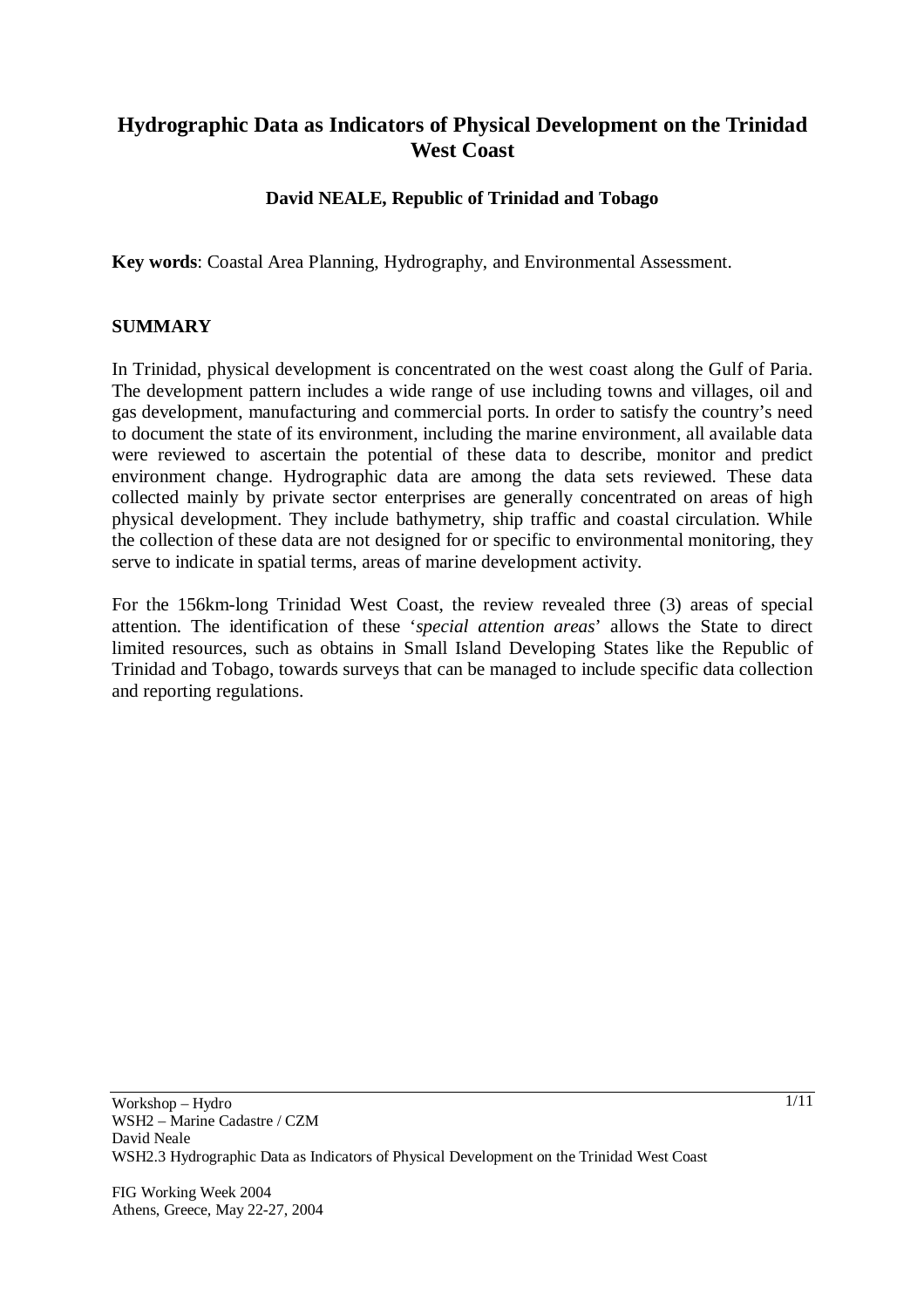## **Hydrographic Data as Indicators of Physical Development on the Trinidad West Coast**

## **David NEALE, Republic of Trinidad and Tobago**

## **1. INTRODUCTION**

European politics and global commerce have over the past 500 years been significant contributors to the present form of Caribbean coastlines. Some researchers in urban planning studies of the region suggest a generalised physical development model in which the growth of settlements is concentrated on the west (leeward) coasts of the region's islands. As development intensifies, the cumulative impact of such a development form is likely to be evident not just in demography and built statistics but in marine coastal measurements (hydrography) along those coasts. Development-associated dredging and reclamation activity, marine resource exploitation, coastal protection works, maritime shipping, marine dumping, increased terrestrial run-off, marine recreation and maritime demarcations can conspire in any number of ways to induce changes to seabed topography, water column structure, circulation, and coastal form.





The physical results from such activity can be evident not just in the data collected in hydrographic surveys but in the numbers of such surveys performed. Long and short peroid geological, oceanographic and meteorlogical activity can also induce changes hydrographic paramaters thus making reliable association of physical development and hydrographic changes sometimes difficult particularly when the period over which the measurements are made is relatively short. Indeed, it is the determination of this relationship: that between development and the environment, that is at the centre of nearly all environmental studies. That notwithstanding, the ability to collect, analyse and present hydrographic data can offer useful insight into culumative development and environmental state.

The Gulf of Paria coast of Trinidad in the southern Caribbean is an example of an island whose development subscribes to the settlement model described above. This paper searches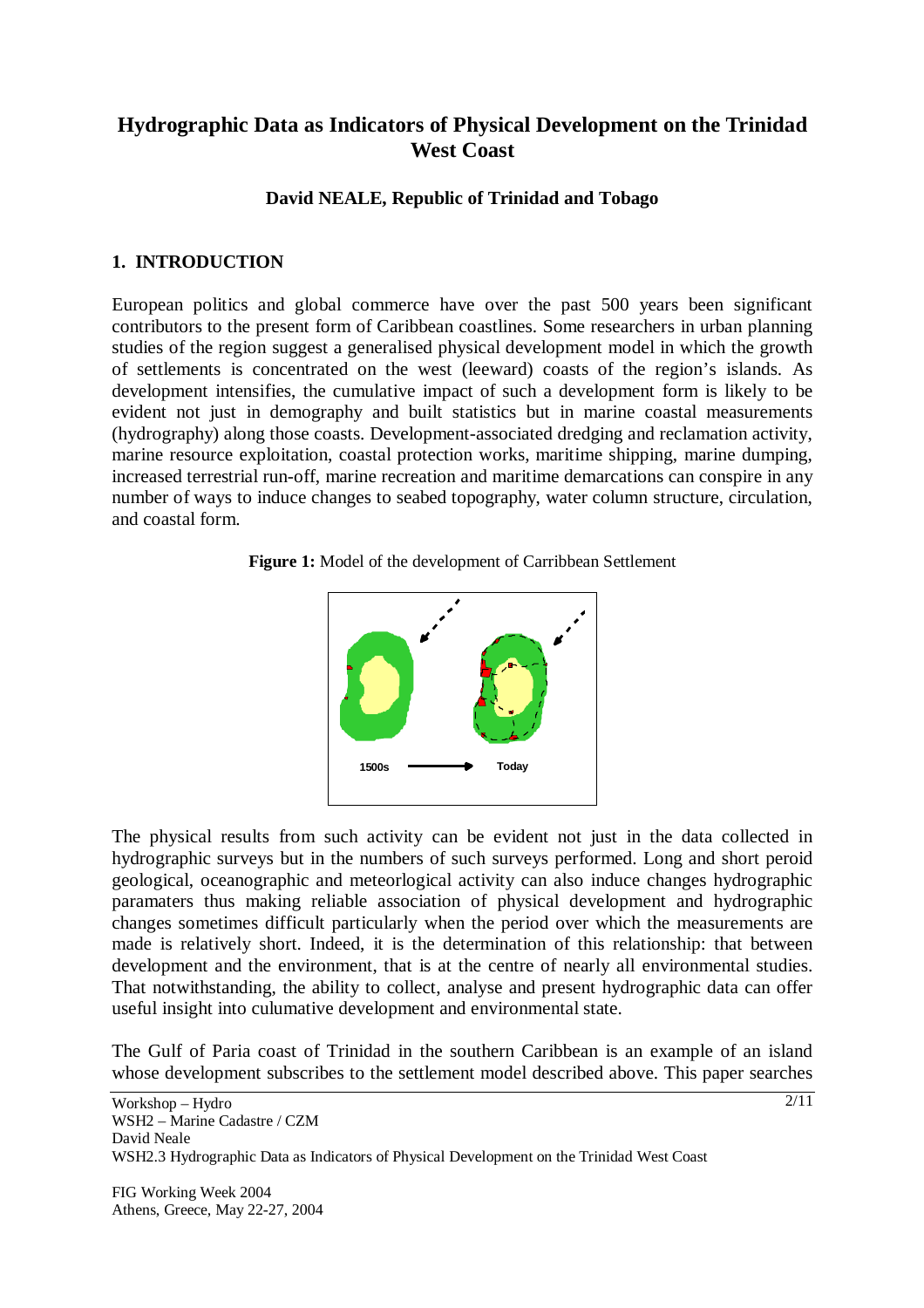the available hydrographic data for evidence of potential wear on the marine environment as part of a contribution to statements on development. The paper continues a brief review of the physical geography (Section 2) and brief development history (Section 3) of the Gulf of Paria Coast of Trinidad concentrating on those aspects that may have affected the marine spaces. The final section (Section 4) presents the arguments for the use of hydrographic data as one possible indicator of potential environmental change.

## **2. PHYSICAL GEOGRAPHY**

The Trinidad West Coast lies in the Eastern Shore of the Gulf of Paria in the Southern Caribbean. The island of Trinidad, geologically speaking, is part of the South America landmass. The Gulf of Paria separates the Island of Trinidad and The Venezuela mainland. At it widest, it is 120km and at its narrowest, less than 15km. The Gulf is a shallow (37m at its deepest) semi-enclosed sea with a net flow from south to north. During the rainy season (May to November) the flow is increased by high volumes of fresh water from the Orinoco River. This river also transports sediment loads wich are deposited within the Gulf. Current speeds are rarely in excess of  $1m s<sup>-1</sup>$ . The tides within the Gulf are semi-diurnal in nature with a range of about 1m.





In general oceanographic conditions within the gulf are of low intensity, winds are usually less that 25 knots and waves less than 1m. During the passage of storms or hurricane, these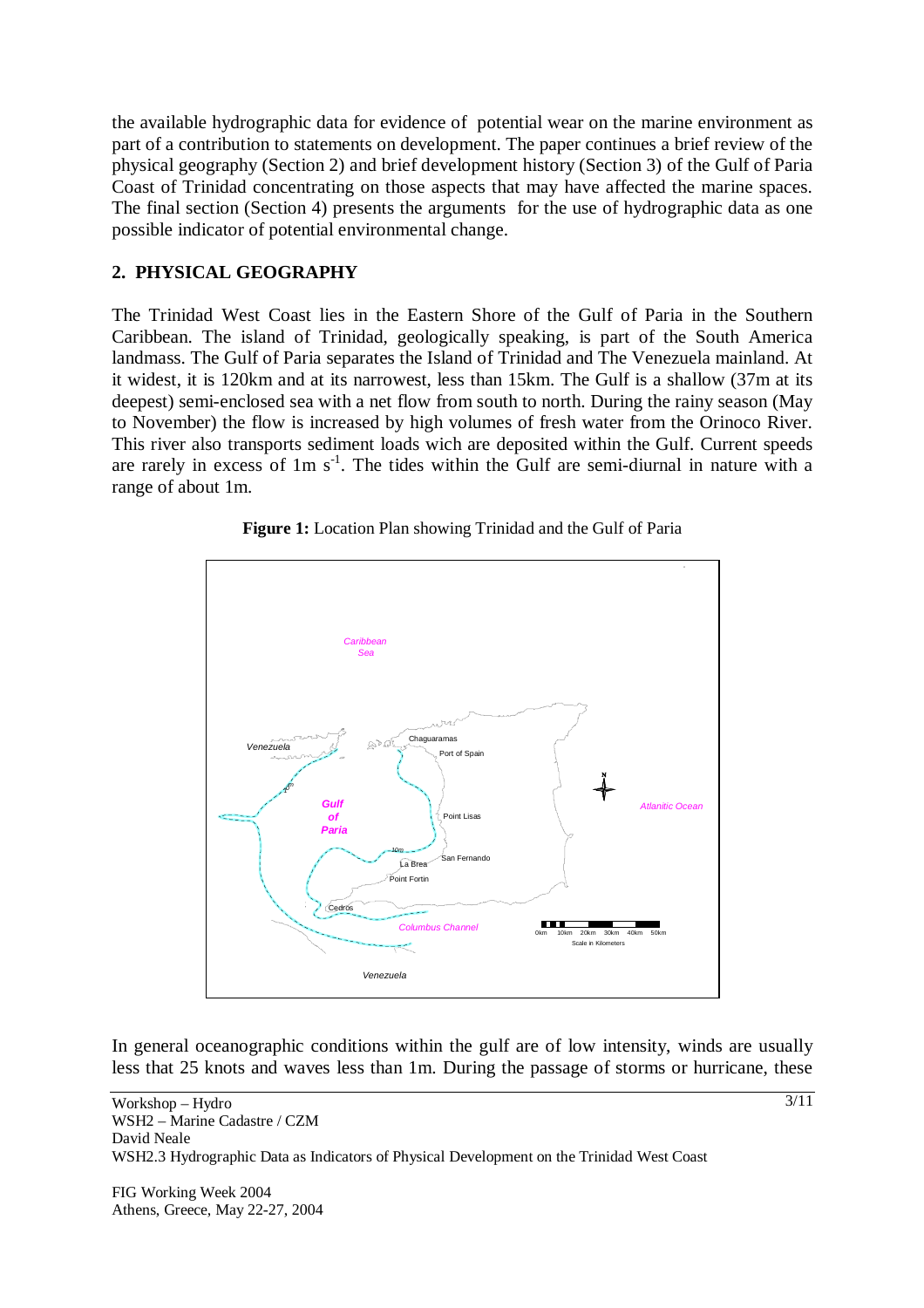conditions may intensify but the occurance rate is relatively low. Hurricanes, for examples are thought to occur once every twenty-six years.

In general marine conditions within the Gulf of Paria are low energy with marked seasonal variations in hydrographic stucture (temperature and salinity). The coastline is in parts subject to significant erosion and other change, mainly because of the soft sediments along the shore, in particular along southwest peninsula.

The passive and nutrient-rich conditions of the Gulf support an abundant and easily exploited fishery. The beaches while not extensive, support limited local community recreational activity and wider yachting.

## **3. DEVELOPMENT HISTORY**

In 1498, on Christopher Columbus's third voyage to the 'New World,' he made landfall on the south coast of Trinidad and after a brief stop, long enough to claim the island in the name of the Spanish Crown, sailed west and north through the Gulf of Paria to the Caribbean Sea still in search of *El Dorado*. Perhaps the more significant visit came later with the arrival of the English sailor- Sir Walter Raleigh. He reportedly stopped in the southern part of the Gulf of Paria at La Brea to utilise the local natural tar to cork his leaky ships. Not driven by the need to find gold, Sir Francis took time to note the presence of early coastal settlements of indians engaged in fishing and agriculture, something of the coastal form and the development potential of the new colony. The indians were few, perhaps less that a few hundred over the entire 5000 km<sup>2</sup> Trinidad land mass. These natives were soon wiped out, probably the result of subsequent European attempts at colonisation. With development contact and trade with Europe grew, the coastal small village settlements became towns and centres of island Government. Port of Spain, Trinidad's present capital city, was established when the Governor moved his home frorm the ccentre of the island to the north western coast in 1757. Built around a 'Plaza de Armas' square, the town centre was located with 300m of the high water mark with functional wharves and garrisons.

By the 1750 there were only two critical maritime-related matters for any Trinidad Government. The first was a defence of the colony from invading forces, ostensibly the French, the Spanish or the English depending on which European power held Government at the time. This lead to the construction of forts, lookouts, laws and regulations designed to protect the colony against physical invasion. The second was the preservation and encouragement of trade between Europe and the colony. In 1783 the then Spanish Governer convinced the Crown to invite French settlers from neighbouring islands to Trinidad, offering them grants of large tracts of land in the large colony in proportion to the number of slaves that they brought with them. The c*edular* as the proclaiming document came to be called, had the effect encouraging large numbers of settlers and promoting new towns and villages. With this proclamation, development of the colony had in earnest begun and with it came the need for maps as one of a series of measures of control over land, and nautical charts as basis for the needed engineering of the coast to support maritime trade and defence of the colony.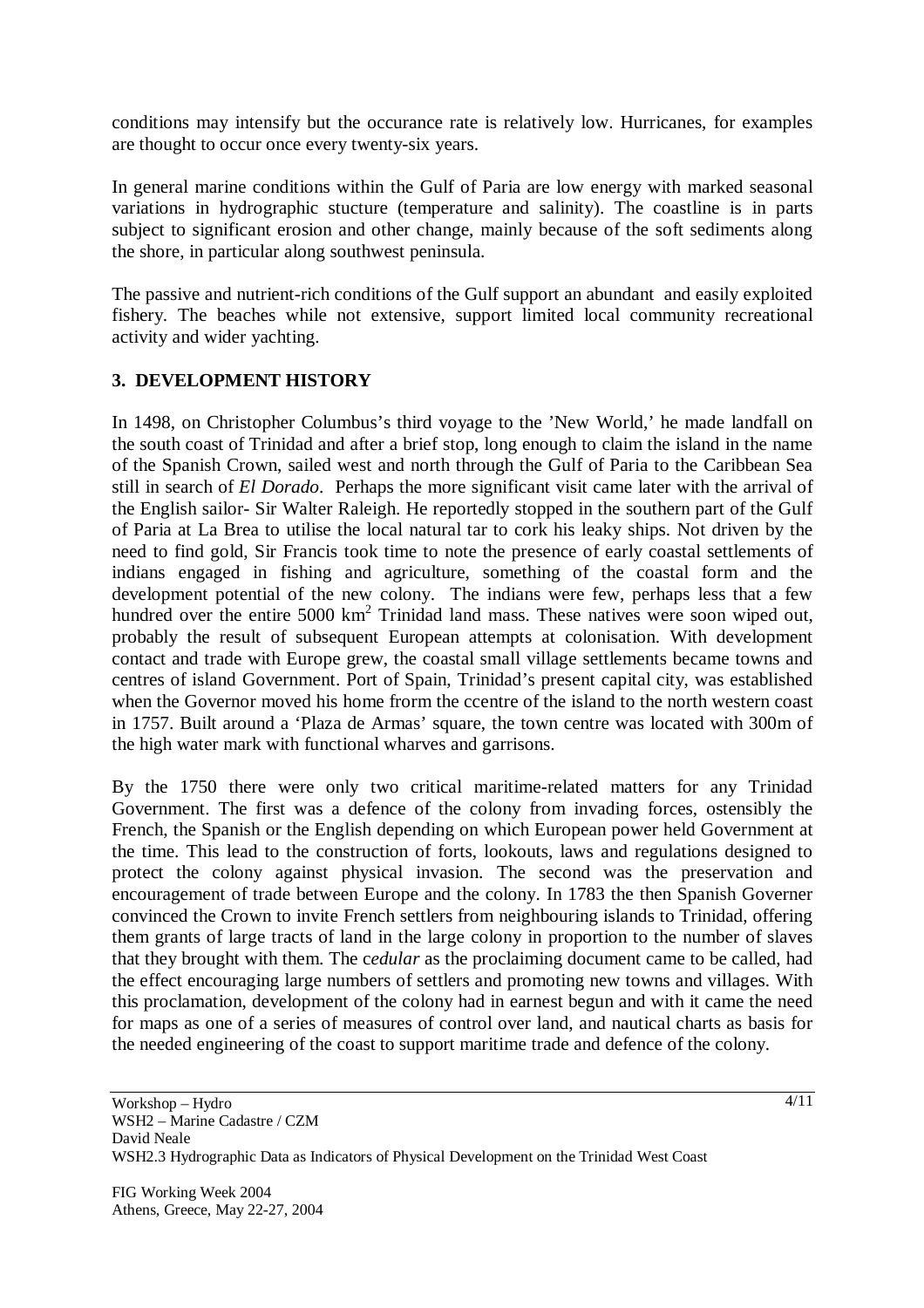Captain Mallet's Map of 1789, commissioned by Sir Ralph Abercrombie sought to relate coastal form to the agricultural potential of the hinterland behind it. Where possible, Mallet made or compiled (from previous surveys) soundings and descriptions of embayments. He observed and noted sea surface features, recorded anectodotal maritime knowledge and documented coastal settlements and their activities. It is conceivable that the document he produced was at the time the most comphrehensive and perhaps the base map upon which future coastal development was planned and pursued.

The lack of a reliable road transportation network encouraged coastal steamers as the primary transit between the blossoming coastal villages and estates. In turn small wharfs and ports were developed. These facilities were however hampered by the shallow draft conditions, hence lighters were used to carry passengers and goods between the larger coastal packets and the shoreline wharves. By 1900 the need for dredging and reclamation schemes became evident. If trade with Europe was to be made more efficient and profitable, full-scale ports had to be developed and more flat land was required in or near the main coastal towns. In 1920s, the discovery and development of offshore oil reserves in the shallow waters of the Gulf of Paria only served to hasten the introduction of pipelines, modernised shipping and other engineering technology. Ultimately, disputes between England and Spain over the ownership of marine spaces led to agreements (or disagreements) and demarcations within the Gulf of Paria. Other global events such as World War I and World War II (since Trinidad was British Colony until 1962) also contributed to development of the area with the leasing on lands on the coast to the American armed forces. By the time that national independence was achieved in 1962, The Trinidad West Coast was a pivot point of people, produce and power.

## **4. HYDROGRAPHIC INDICATORS IN THE GULF OF PARIA**

## **4.1 The Externalities of Coastal Development**

The externalities of development on the Trinidad West Coast are obvious and many. Some are potentially positive and often centred on economic gains. Dredging for example can be thought of as an increase in singular ship-borne cargo tonnage: a clearly commercial factor, rather than as increased water depth. Regulatory demarcations while they can be driven by maritime safety issues, have in the Gulf of Paria been the result of economic arguments. The 1990 Trinidad /Venezuela Maritime Boundary for instance was mainly the result of living and non-living resource exploitation concerns by the neighbouring states. The demarcation of limits for ports and navi-ways are related to use benefit concerns. Sometimes it can be the form, rights and privileges and other tenure arrangements over these marine spaces bring that give value to the adjacent coastal land space. It is however the negative externalities of coastal marine activity that are of primary concern in this paper. It is the establishment or dispelling of nexus between present or proposed marine activity and environmental changes that is one of larger concerns associated physical development. Once established, mitigation, cost-benefit analysis and negotiation may proceed to shape development. If the state of such a relationship remains uninvestigated, the effects of development remains unsupervised. Prior to the establishment adequate regulatory institutions such as The Town and Country Planning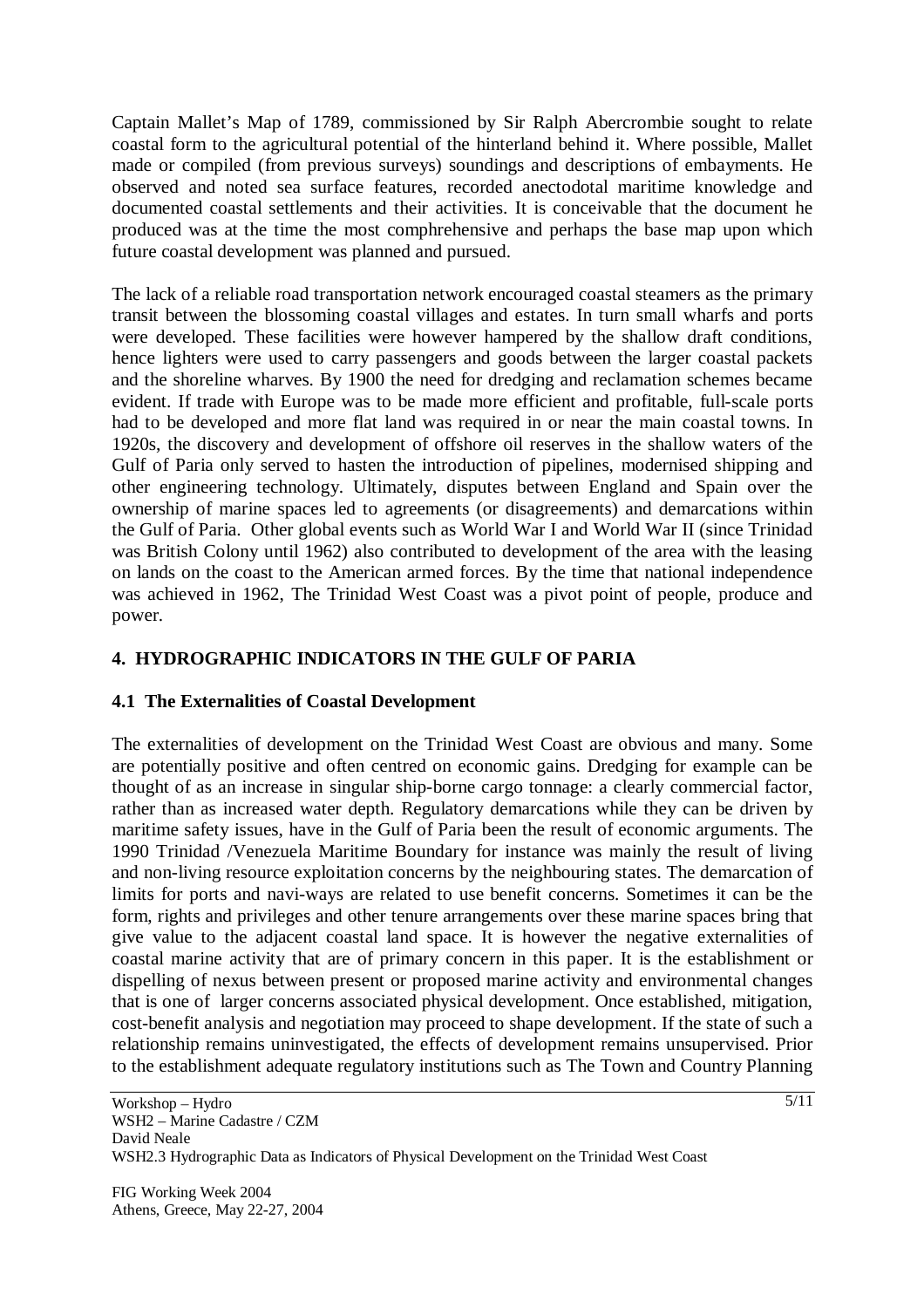Division of the Ministry of Planning (in 1965), The Institute of Marine Affairs (in 1976), the Hydrographic Unit of the Lands and Surveys Division (in 1985) and the Environmental Management Authority (in 1998), this may have been the case.

From time to time, it is therefore useful to examine not just the built form but any other data in order to determine any negative effects of physical development. Table I identifies five (5) potential indicators through the effects of coastal marine activity may be evidenced. These are (i) changes in seabed topography, (ii) coastal circulation, (iii) shoreline change and coastal stability, (iv) the location and extent of sources of marine pollution (v) and social/socio-economic displacement. That is not to say that other indicators do not exist. Determination of the chemical content in water and seabed sediment quality or species abundance and diversity in benthic ecology samples are other indicators often used to assess environmental impact. Our examination here is however restricted to hydrographic type data. It is possible to argue that items iv and v on the list of indicators are not hydrographic data. In the case of item iv, pollution sources, those in the Gulf of Paria are often at offshore or shoreline locations. Further, these data can be represented as geographic locations with volumes and chemical properties represented as attribute data in a Geographic Information System, all part of the common tools of the modern hydrographer. Data on social and socioeconomic displacement are significantly different from that typically collected by hydrographers, but is it? In Section 3 we referred to Captain Mallet inclusion in his report of data on population and settlement activity in places that he surveyed. Work for the surveyor, arguable as it may be, it provides a clear link and useful between the hydrography and people while underscoring the need for inter-disclipinary research and surveys.

| Indicator $\Rightarrow$<br>Activity $\Downarrow$ | Seabed<br>topography | Coastal<br>Circulation | Coastal<br>Change/Coast<br>al Stability | Social/Socio-<br>economic<br>Displacement | Pollution<br>Sources |
|--------------------------------------------------|----------------------|------------------------|-----------------------------------------|-------------------------------------------|----------------------|
| Dredging                                         |                      |                        |                                         |                                           |                      |
| Reclamation                                      |                      |                        |                                         |                                           |                      |
| Offshore disposal                                |                      |                        |                                         |                                           |                      |
| Seabed pipelines                                 |                      |                        |                                         |                                           |                      |
| Offshore oil and                                 |                      |                        |                                         |                                           |                      |
| gas installation                                 |                      |                        |                                         |                                           |                      |
| Shipping                                         |                      |                        |                                         |                                           |                      |
| Regulatory                                       |                      |                        |                                         |                                           |                      |
| demarcations                                     |                      |                        |                                         |                                           |                      |
| Coastal protection                               |                      |                        |                                         |                                           |                      |
| Wharves and                                      |                      |                        |                                         |                                           |                      |
| jetties                                          |                      |                        |                                         |                                           |                      |

**Table I**: Potential negative externalities of coastal marine development activity

The following sections (Section 4.1.1 to 4.1.5) review the hydrographer data on each of the indicators listed above. No attempt is made to present the actual survey data but instead to discuss the general patterns that can be inferred from the data.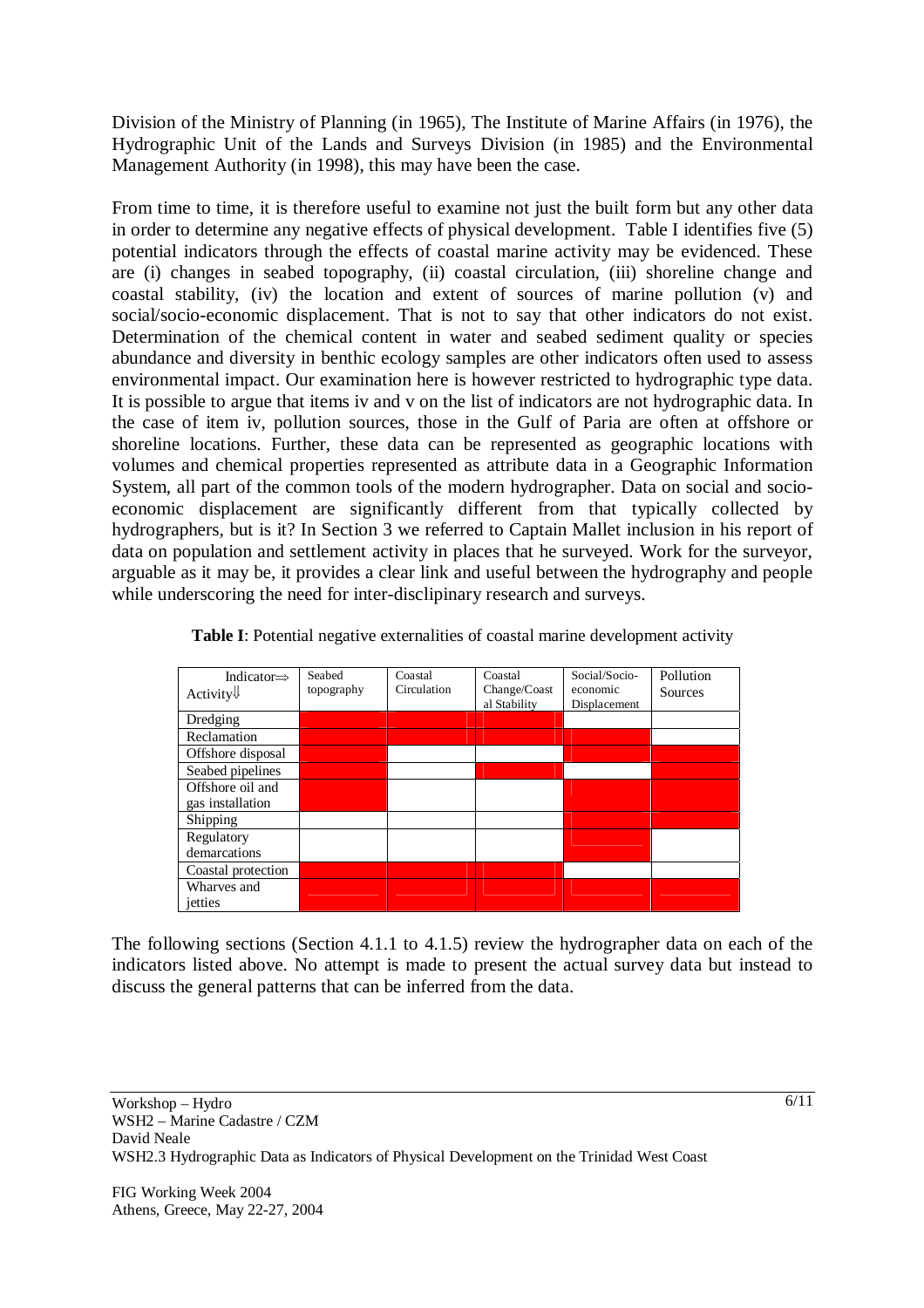### 4.1.1 Seabed topography (bathymetry)

Bathymetric measurements are the most frequent form of hydrographic measurements performed in the Gulf of Paria. Older surveys (some surveyed only through the use of leadlines) were completed by the United Kingdom Hydrographer of the Navy as part of surveying missions before 1963. More recent surveys are driven by need to provide data in support of safe navigation and coastal engineering design. While there area areas that have been surveyed using multi-beam instrumentation, in general the available bathymetric surveys are completed using single beam echo-sounding techniques on a single wellunderstood horizontal Datum. Because of the intensified use, port and harbour approaches are surveyed at higher levels of detail (scale) and frequency than other area. More recently and as a condition of environmental permitting, some marine sites adjacent to large mainly industrial development area are being surveyed as part of post construction monitoring programmes. Other sites such as offshore disposal sites, deep draught lanes and pipeline corridors are regularly surveyed as checks for safe navigation, compliance with permits or as part of site investigation for seabed resource exploration and exploitation. Unfortunately much of these data are not collected in an single archive or repository, nor are they subject quality assurance programmes or third party checks. The application of observed tides, heave, pitch and roll measurements remain undocumented in some of these surveys. Important here is that these data record the occurance of seabed changes, that is dredging, reclamation and offshore dumping and an interest or concern by the party that commissioned the survey.

As might be expected, the locations of dredging projects are the areas of greatest seabed topography change. Hamid<sup>1</sup> in a comphrehensice report identified dredging projects of the Trinidad West coast that ocurred between 1962 and 2003. In excess of 57 million cubic metres of seabed material were dredged – 46 % of it was the disposed of at sea and the rest used for land reclamation. If accumated this volume could create a 11 metre high, 10 m wide embankment along the entire Trinidad Shoreline. Over the past three years, the rate of dredging is in the order of 2 - 4 million cubic metres per year.

## 4.1.2 Coastal Circulation

Theory suggests that changes in sea bed topography and the construction of coastal works such as sea walls and jetties are significant contributing factors in the changes in coastal circulation. Unfortunately, the practice of conducting coastal circualtion measurements is not prevalent except when the measurements are required for operational features such a navigation. Of the fifteen dredging projects reviewed for this paper only one project included circulation studies as part of the post-dredging surveys. On six of these projects however, observers suggest that post the dredging operations, coastal circulation may have changed significantly and with negative effect.

Workshop – Hydro WSH2 – Marine Cadastre / CZM David Neale WSH2.3 Hydrographic Data as Indicators of Physical Development on the Trinidad West Coast <sup>1</sup> Hamid. D,. An analyis of coastal development policy in Trinidad with special reference to dredging. Unpublished MSc project Report.

7/11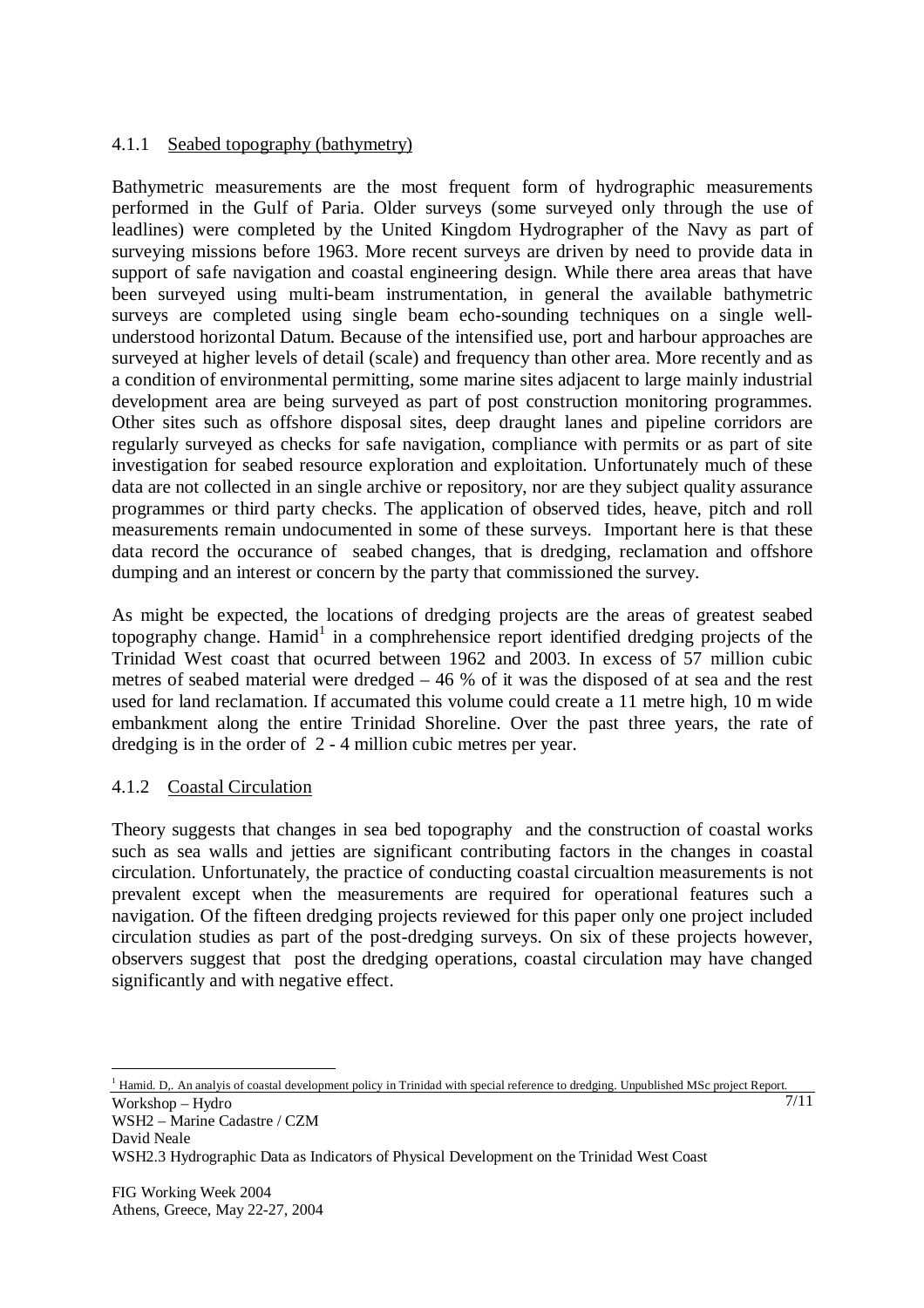### 4.1.3 Shoreline change/coastal stability

The Institute of Marine Affairs has pioneered the measurement of coastal change on many parts of the 156km-long Gulf of Paria shoreline. Their 15-year old programme of measurements is supported by data available from historical aerial photography, topographic mapping and more recently satellite imagery. These data indicate large scale changes in shoreline, particularly along the northwestern and southwestern parts of the coastline.

Between Port of Spain and Chaguaramas, nealy 65% of its coastaline in retained by some form of coastal protection structure. The high percentage in this area is reflective of demand driven land reclamation schemes, the up-market values and intensive use of the northwest peninsula rather than high-energy coastal conditions. On the southwestern part of the coastline the reasons for coastal change – mainly erosion are not clear. Long term trends particularly evident along in the Cedros area may be the result of geological time scale activity unrelated to recent coastal development. That notwithstanding, reports suggest that current port construction activity at Point Fortin may be encouraging increased rates of erosion along some sandy beaches. Conclusions however are not yet possible.

#### 4.1.4 Pollution sources

The Institute of Marine Affairs has recently embarked of the identification of sources (or potential sources) of marine pollution for the Gulf of Paria. It hopes ot identify land and marine sources of pollution, including marine oil spills, contaminant input and other landbased pollution sources. Some data on oil-spills is available through oil spill reports logged with Ministry responsible for oil and gas development. The completeness of even these reports is unknown. In an alarming statistic it has been reported that an oil spill occurs every other day in Trinidad and Tobago. The implications of such a frequency is obvious. Any list or report on sources of marine pollution must be prepared based on evidence, due care and sensitivity. Such a list is likely to identify pollutants and polluters aplenty. Included in such a list is likely to be State agencies, public utility companies, private industry and common citizens – at best, a regulator's nightmare.

A review of reports completed as part of environmental impact assessment studies held at the Library of the Environmental Management Agency show elevated levels of heavy metal, and petroleum hydrocarbon concentrations in many parts of the southern Gulf of Paria in the vicinity of oil and gas installations. In some areas close to Port of Spain elevated levels of heavy metal have been reported presumably from leaching from a soild waste disposal site east of the city.

#### 4.1.5 Social/Socio-economic Displacement

Here social and socio-economic displacement represents loss, often based on traditional use, by persons as a result of some demarcation, restriction or other physical development change. Such changes are in many ways inevitable along the Trinidad West Coast. The inevitability of the change is however less severe than the rate at which the changes occur. Continuous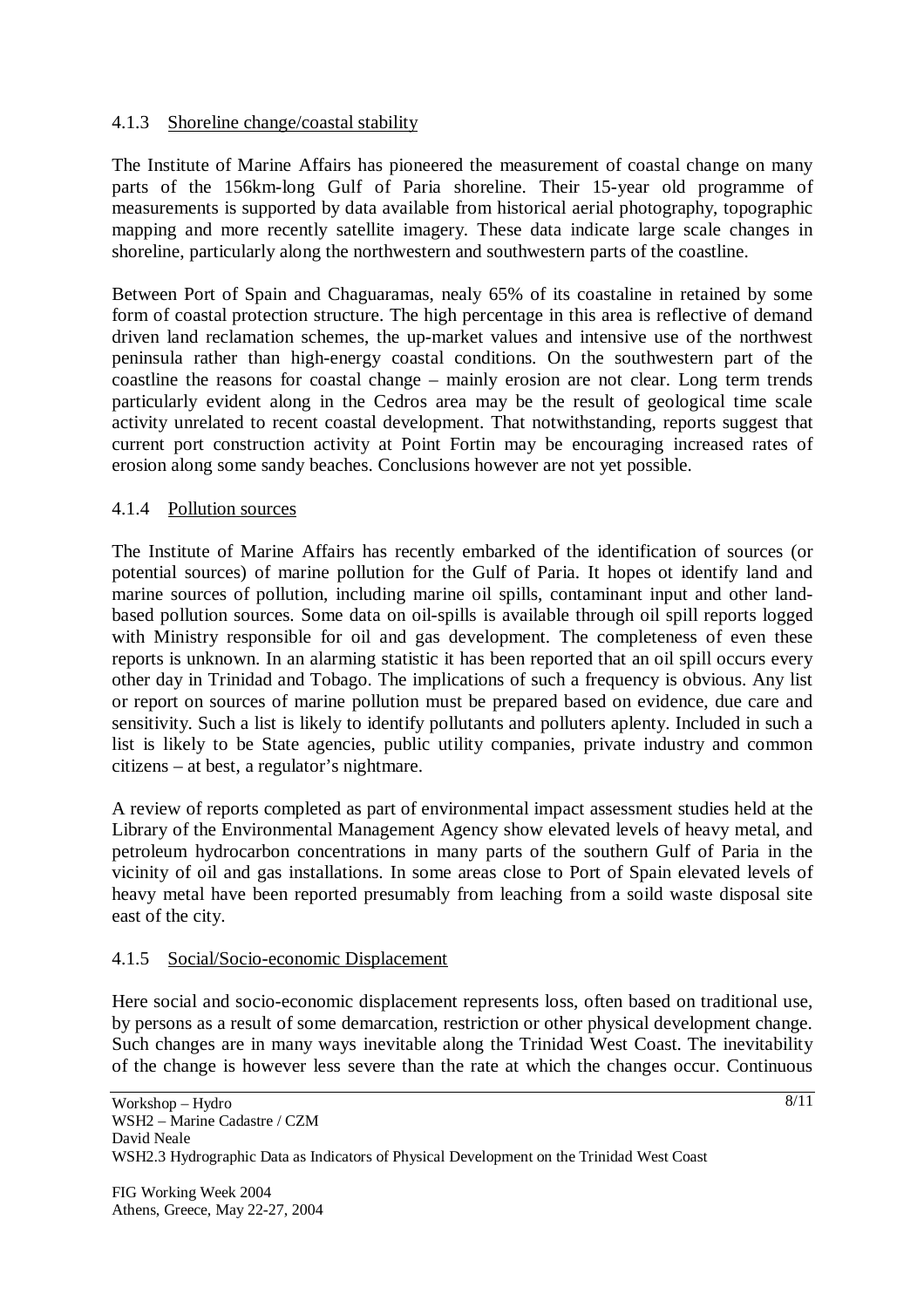loss of fishing ground or recreational bathing facilities because of demarcation other development scenarios that erode at people and their ability to enjoy traditional use or to earn.

#### **4.2 Hydrographic Data**

Some of the data reviewed are representated in Figure 3. The existing population spread is shown in Fig. 3(a), the locations of dredging, land reclamation and offshore dumping are shown in Fig 3(b), the locations of the main offshore marine structures are shown in Fig 3(c) and marine traffic is shown in Figure 3(d) . The figures confirm the trend of intense development and use along the Trinidad West Coast. In particular they identify three direct impact areas. These areas are summariase in Figure 4. Area 1 is centred of the coastaline and offshore areas near the Capital Port of Sapin, Area 2 is near the centre of the coastal stretch where there are large industrial estates, manufacturing concerns and an oil refinery and Area 3 in the southwest where there are offshore oil and gas installations, an LNG plant and port, oil and gas storage and an marine offshore service industry.

**Figure 2***:* Graphic representations of (a) population, (b) dredging, land-reclamation & Offshore disposal sites, (c) offshore Oil and Gas installations and (d) Marine Traffic on the Trinidad West Coast



Workshop – Hydro WSH2 – Marine Cadastre / CZM David Neale WSH2.3 Hydrographic Data as Indicators of Physical Development on the Trinidad West Coast

FIG Working Week 2004 Athens, Greece, May 22-27, 2004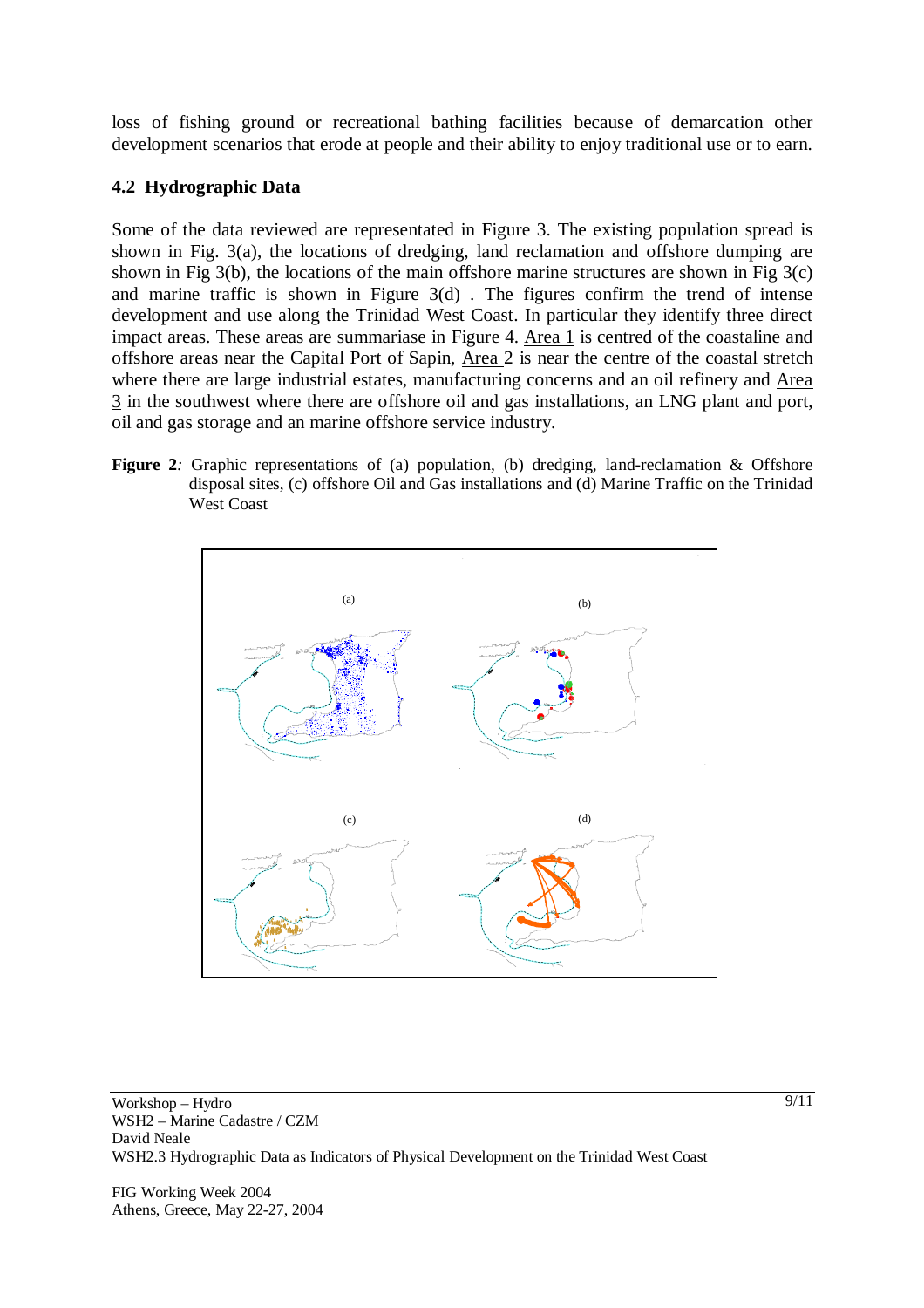



Not surprising it is within these areas of special attention that the reports of socio-economic displacement emanate. By far the largest group of displaced persons on the Trinidad West coast are fisherfolk who either lose traditional fish landing sites or fishing grounds. Often reports of coastal erosion and shoreline instabilty are associated with these areas. Areas in between and adjacent can be considered are indirect impact areas.

The intent is to use these identified areas as areas of special concern, areas in which the monitoring of hydrographic data (among others) through some formal and managed process may offer a description of envoronmental trends. In a resource constrained Small Island States like Trinidad and Tobago, efforts can be made to direct or redirect efforts at data collection to these areas.